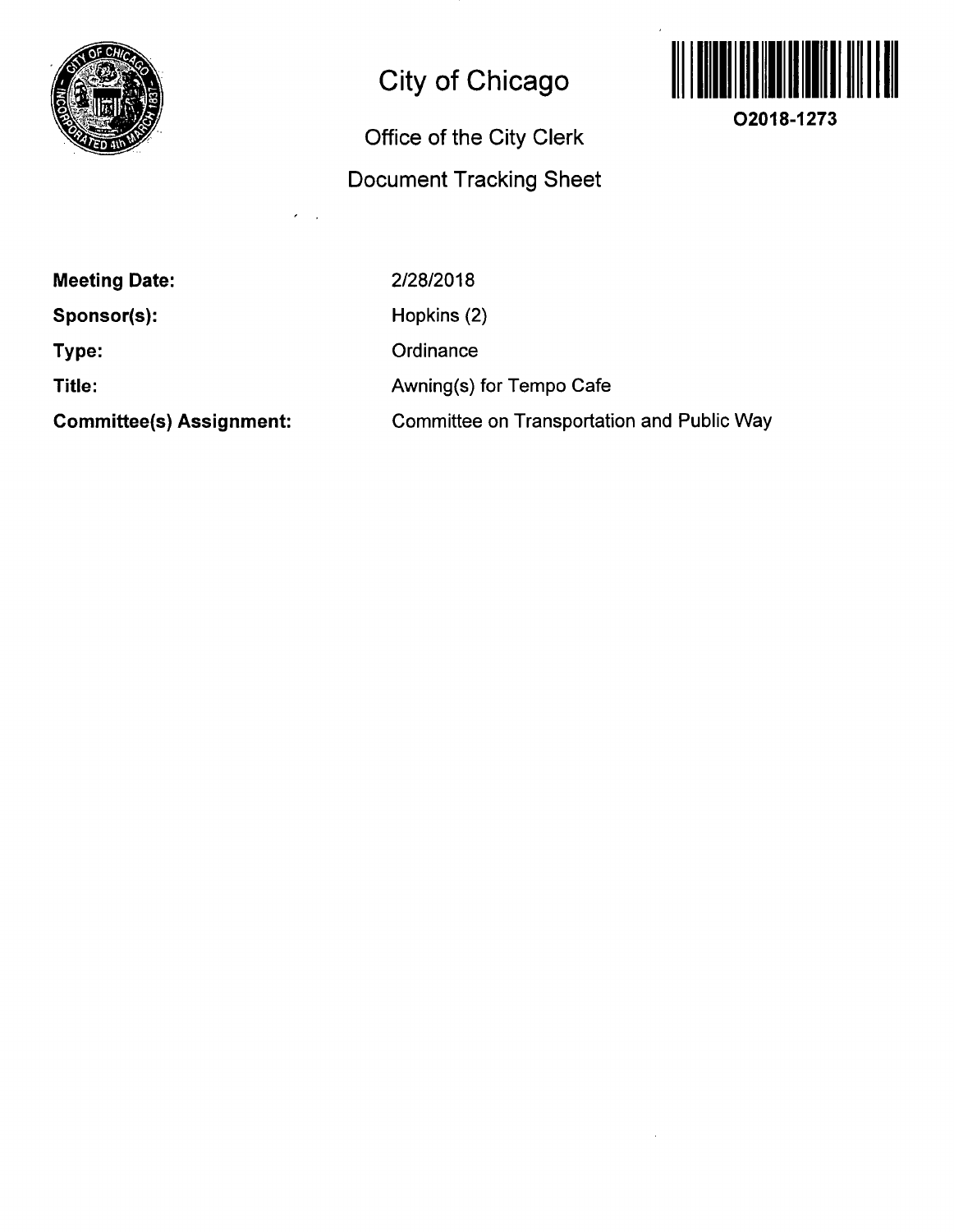**ORDINANCE** TEMPO CAFE Acct. No. 23957 - 1 Permit No. 1129942

Be It Ordained by the City Council of the City of Chicago'

SECTION 1 Permission and authority are hereby given and granted to TEMPO CAFE, upon the terms and subject to the conditions of this ordinance to maintain and use, as now constructed, one (1) Awning(s) projecting over the public right-of-way adjacent to its premises known as 6 E. Chestnut St..

Said Awning(s) at E Chestnut St measure(s):

One (1) at seven (7) feet in length, and sixteen (16) feet in width for a total of one hundred twelve (112) square feet.

The location of said privilege shall be as shown on prints kept on file with the Department of Business Affairs and Consumer Protection and the Office of the City Clerk.

Said privilege shall be constructed in accordance with plans and specifications approved by the Zoning Department - Signs.

This grant of privilege in the public way shall be subject to the provisions of Section 10-28-015 and all other required provisions of the Municipal Code of Chicago.

The grantee shall pay to the City of Chicago as compensation for the privilege #1129942 herein granted the sum of fifty (\$50.00) per annum in advance

A 25% penalty will be added for payments received after due date.

The permit holder agrees to hold the City of Chicago harmless for any damage, relocation or replacement costs associated with damage, relocation or removal of private property caused by the City performing work in the public way.

Authority herein given and granted for a period of five (5) years from and after Date of Passage.

Alderman

Brian Hopkins 2nd Ward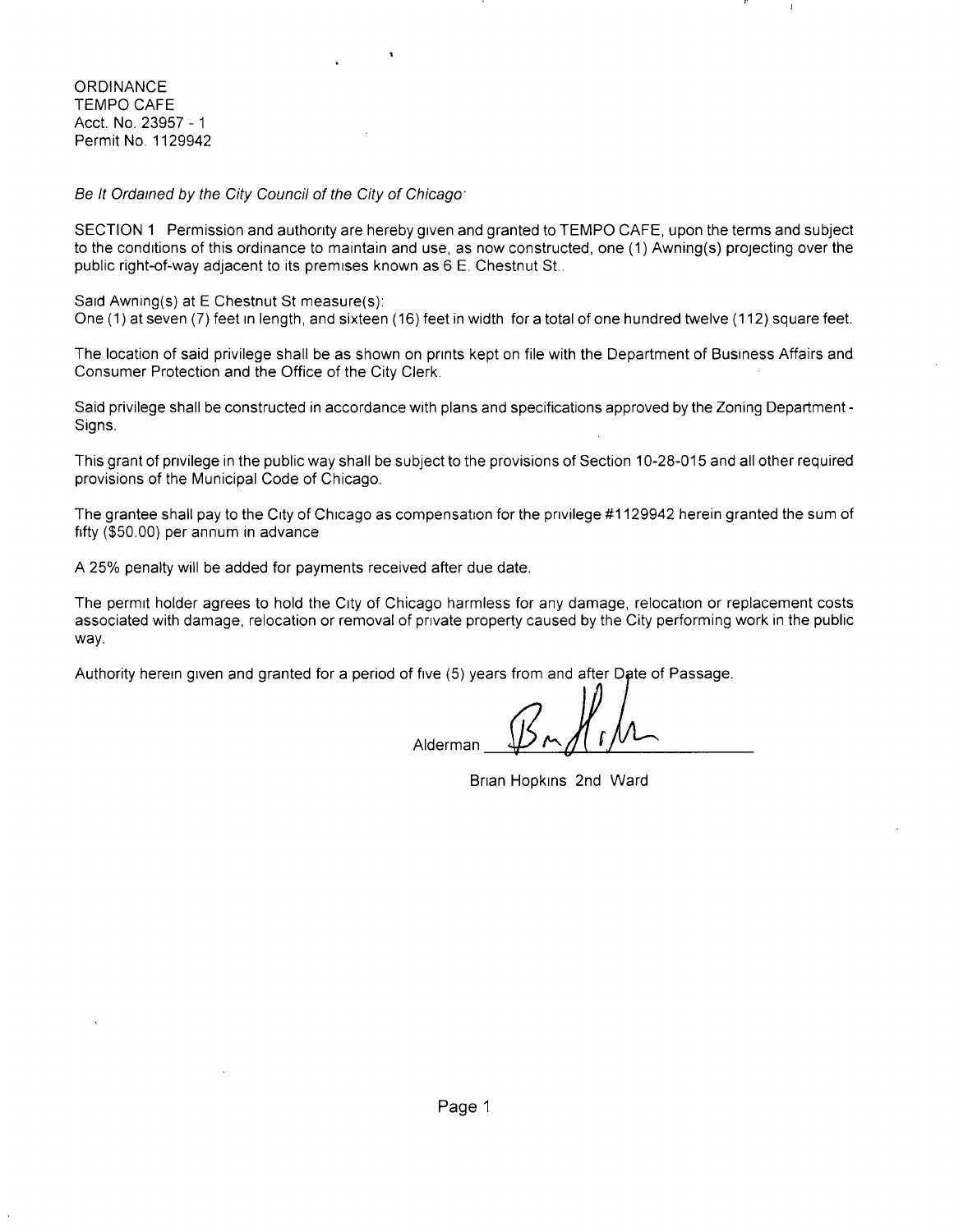

Public Way Use Unit (PWU) City Hall, Room 800 121 North LaSalle Street, Chicago, Illinois 60602

www cityofchicago org/sbc 312 74 GOBIZ (744 6249) 312 742 1974 (TTY)

### **EXAMPLE OF LIGHT(S) DRAWING**

### **APPLICATION TO USE THE PUBLIC RIGHT OF WAY**

CITY OF CHICAGO BACP PWU BUNDLE PERMIT APPLICATION V 3 31 17

**CONSUME** 



 $\frac{1}{2}$